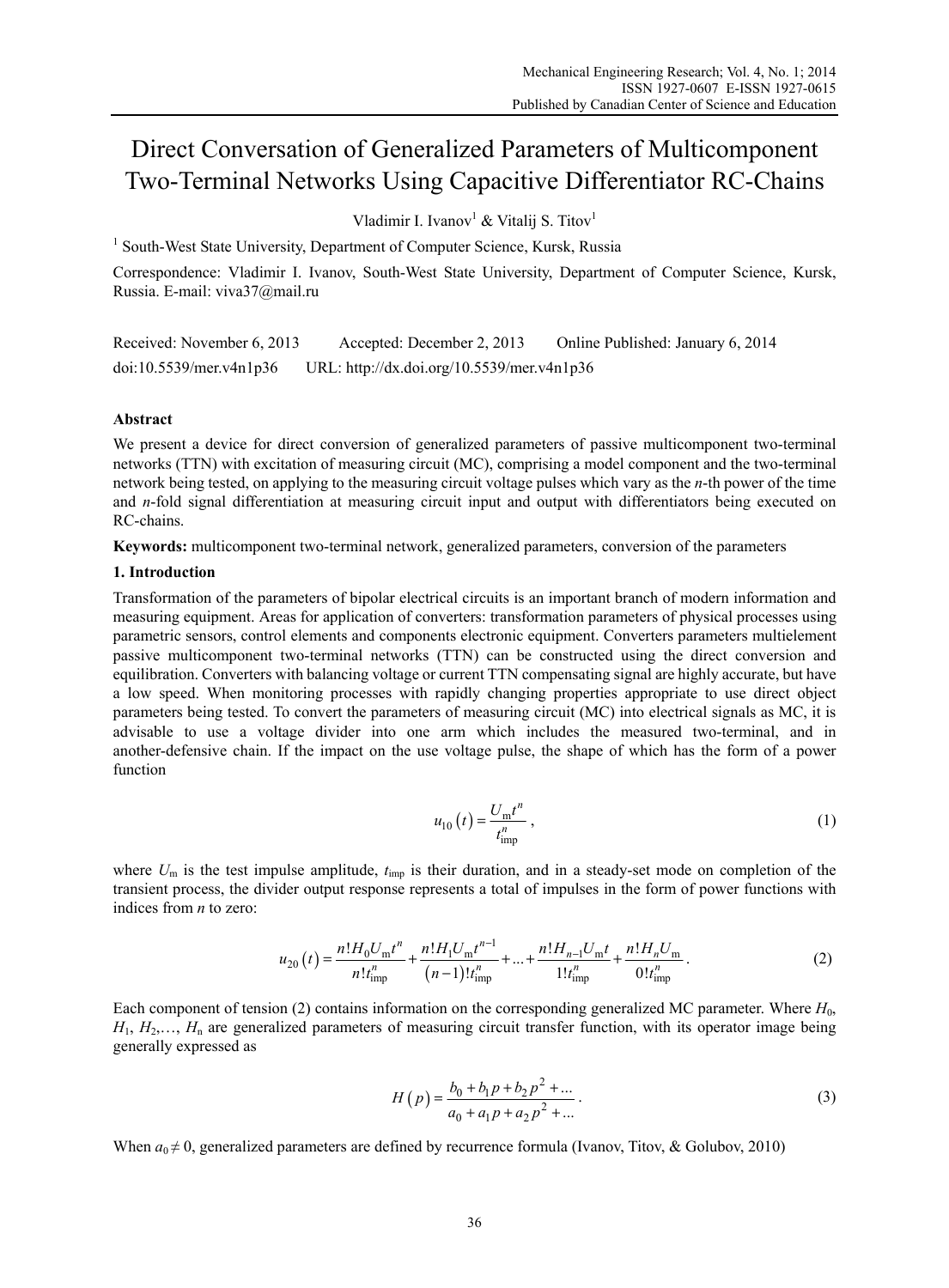$$
H_0 = \frac{b_0}{a_0}; \quad H_1 = \frac{b_1 - H_0 a_1}{a_0}; \quad H_2 = \frac{b_2 - H_0 a_2 - H_1 a_1}{a_0}; \quad H_3 = \frac{b_3 - H_0 a_3 - H_1 a_2 - H_2 a_1}{a_0}; \tag{4}
$$

The value of each output signal component includes information on one or several electrical parameters of the two-terminal network. The exponent of *n* of the power impulse must correspond to the number of *N*-components in the two-terminal network being tested:  $n \ge N-1$ . Thus, for example, at excitation of the measuring circuit (MC) by cubic impulses of voltage, the MC output signal becomes:

$$
u_{20}(t) = \frac{H_0 U_{\rm m} t^3}{t_{\rm imp}^3} + \frac{3H_1 U_{\rm m} t^2}{t_{\rm imp}^3} + \frac{6H_2 U_{\rm m} t}{t_{\rm imp}^3} + \frac{6H_3 U_{\rm m}}{t_{\rm imp}^3}.
$$
 (5)

Triple differentiation of signal (5) allows to define every *H*-parameter

$$
\frac{du_{20}}{dt} = \frac{3\tau H_0 U_m t^2}{t_{\rm imp}^3} + \frac{6\tau H_1 U_m t}{t_{\rm imp}^3} + \frac{6\tau H_2 U_m}{t_{\rm imp}^3};
$$
\n(6)

$$
\frac{d^2 u_{20}}{dt^2} = \frac{6\tau^2 H_0 U_m t}{t_{\rm imp}^3} + \frac{6\tau^2 H_1 U_m}{t_{\rm imp}^3};
$$
\n(7)

$$
\frac{d^3 u_{20}}{dt^3} = \frac{6\tau^3 H_0 U_{\rm m}}{t_{\rm imp}^3} \,. \tag{8}
$$

Results of determination of *H*-parameters directly on formulas (5)–(8) depend on amplitude of feed-in impulse. For the removal of this factor it is necessary to add the second channel of differentiators:

$$
\frac{du_{10}}{dt} = \frac{3\tau U_{\rm m}t^2}{t_{\rm imp}^3} \tag{9}
$$

$$
\frac{d^2 u_{10}}{dt^2} = \frac{6\tau^2 U_{\rm m} t}{t_{\rm imp}^3} \tag{10}
$$

$$
\frac{d^3 u_{10}}{dt^3} = \frac{6\tau^3 U_{\rm m}}{t_{\rm imp}^3} \tag{11}
$$

and to ration the values of signals  $(5)$ ,  $(6)$ ,  $(7)$ ,  $(8)$  by signals  $(1)$ ,  $(9)$ ,  $(10)$ ,  $(11)$  accordingly. Thus, formulas for the calculation of *H*-parameters will look like:

$$
\frac{d^3 u_{20}}{dt^3} / \frac{d^3 u_{10}}{dt^3} = H_0 ;
$$
\n(12)

$$
\frac{d^2 u_{20}}{dt^2} / \frac{d^2 u_{10}}{dt^2} = H_0 + \frac{H_1}{t};
$$
\n(13)

$$
\frac{du_{20}}{dt} / \frac{du_{10}}{dt} = H_0 + \frac{2H_1}{t} + \frac{2H_2}{t^2}
$$
 (14)

$$
\frac{u_{20}}{u_{10}} = H_0 + \frac{3H_1}{t} + \frac{6H_2}{t^2} + \frac{6H_3}{t^3}.
$$
 (15)

In publications (Ivanov, Titov, & Petrov, 2011, 2012) it was justified the method of direct conversion of *H*-parameters of the two-terminal network using operations of *n*-fold differentiation of the test impulse signal and divider output voltage comprising a single-component network  $Z_0$  and a two-terminal network (TTN) of the object measured. When the transient process in the measuring circuit is completed, sampling of transient values of divider input and output signals is performed, as well as all differentiator outputs. The scheme of the converter of parameters of the four-element two-pole network with differentiation of signals is given on Figure 1.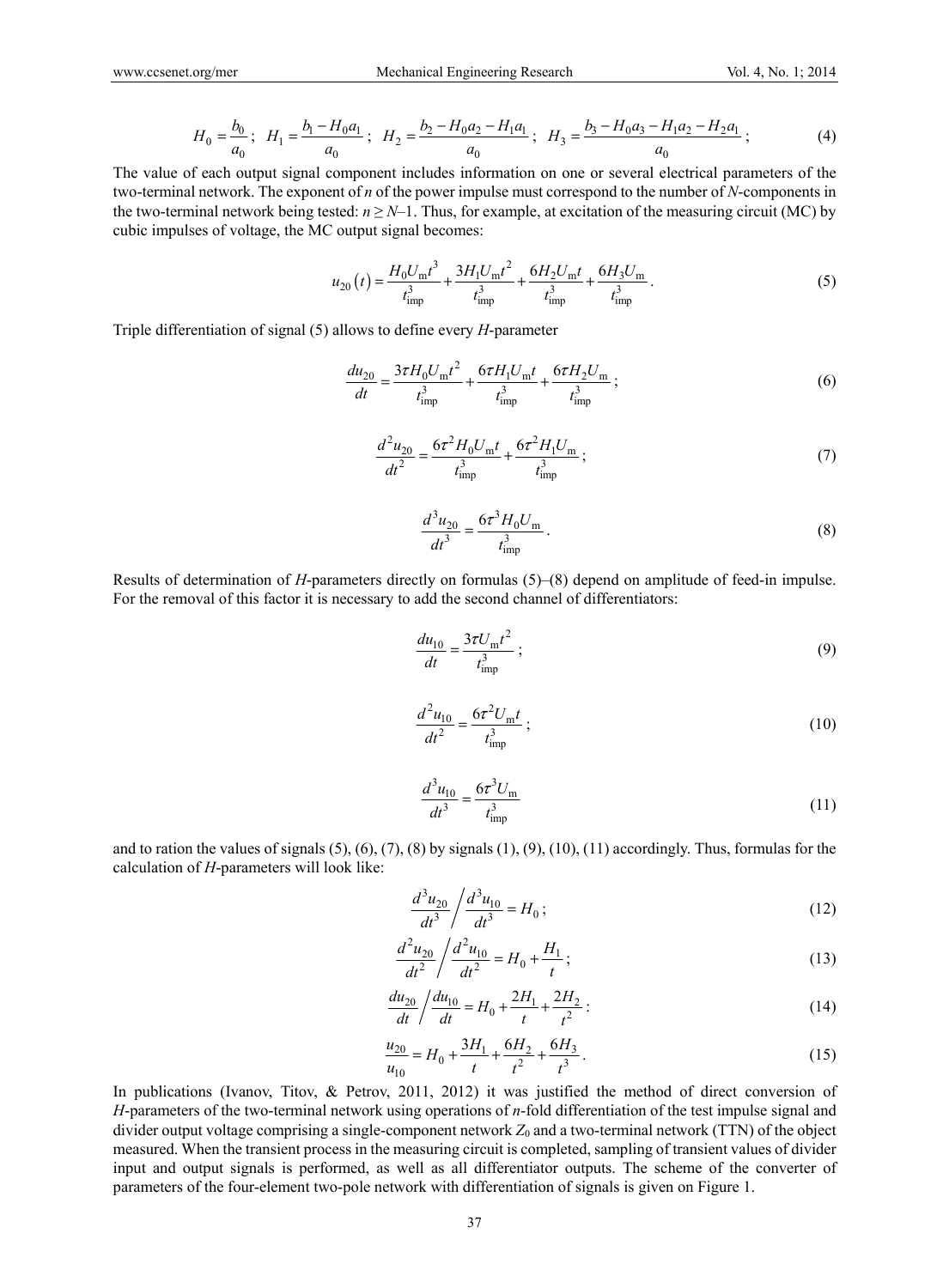

Figure 1. Parameter converter scheme with differentiators

In the article (Ivanov, Titov, & Petrov, 2012) a method and device of direct transformation are considered with differentiators on operational amplifiers (OpAmp). For steady work of multistage differentiators the correction of frequency description of OpAmp is applied in area of high-frequencies.

## **2. Using Passive** *RC***-Section for Differentiation Signal**

Differentiating cascades on active components and operating amplifiers in particular has drawbacks, such as the tendency to stability loss, complexity of provision of cascade identity, stability, and drift elimination. In this article it is suggested to apply differentiators on the passive *RC*-chains consisting of condensers and resistors. Use of passive circuits is proposed as multi-cascade differentiators comprising in-series differentiating *RC-*chains. The scheme of converter with differentiating *RC*-chains is presented on Figure 2 (Ivanov, Emelyanov, Titov, & Sohan, 2011).



Figure 2. Scheme of parameter converter of two-terminal network with differentiating *RC*-chains

Each differentiator has three differentiating *RC*-chains:  $R_1C_1$ ,  $R_2C_2$ , and  $R_3C_3$  in the first one and  $R_4C_4$ ,  $R_5C_5$ , and *R*6*C*6 in the second. The first differentiator input receives a signal from the voltage impulse generator (VIG) output powering the measuring circuit, and the second differentiator input receives voltage from the two-terminal network (TTN). Buffer stage (BS) eliminates the influence of the second differentiator input circuit on impedance of the two-terminal network being tested. Transfer function of the only one differentiating *RC*-chains is expressed as: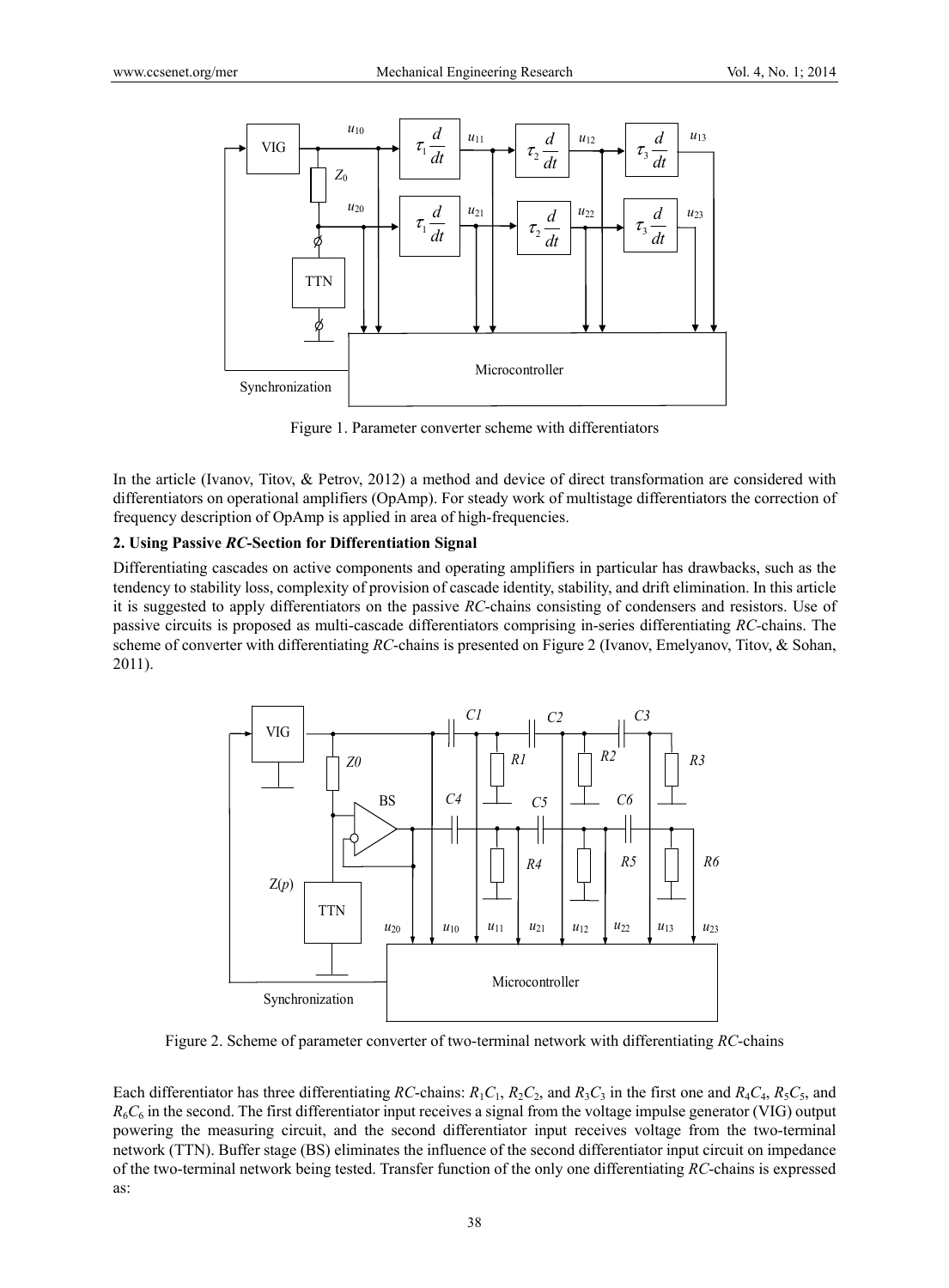$$
K_{1RC}\left(p\right) = \frac{pRC}{1 + pRC},\,
$$

To obtain a *n*-cascade differentiator having transfer function

$$
K_{nRC}\left(p\right) = \frac{p^n \left( RC\right)^n}{\left(1 + pRC\right)^n},\,
$$

it would be good to include buffer cascades between *RC*-chains complicating the device scheme. However, a transfer function close to the one described above can be provided using only passive RC circuits. To simplify analytical expressions, it is reasonable to set each cascade's time constants to the same values:  $R_1C_1 = R_2C_2 = R_3C_3$  $=$ τ, using different capacitance and resistance values in each cascade. For example, if one takes *R*<sub>2</sub>*C*<sub>2</sub> = *RC* = τ in the second chain, then resistance is to be reduced and capacitance increased as much as in the first chain, and, conversely, resistance is to be increased and capacitance reduced by as much as in the third chain:

$$
C_1 = \frac{C}{m}
$$
;  $R_1 = mR$ ;  $C_3 = mC$ ;  $R_3 = \frac{R}{m}$ ,

where  $m < 1$ . Let us define transfer functions for the output of the first, second and third cascades of differentiators and their generalized parameters. Transfer function for the first *RC*-chain output is as follows

$$
K_{\text{IRC}}(p) = \frac{p\tau + p^2 (2+m)\tau^2 + p^3 \tau^3}{1 + p(3+2m)\tau + p^2 (3+2m+m^2)\tau^2 + p^3 \tau^3}.
$$
 (16)

Generalized parameters of transfer function (16) equal the following:

$$
K_{10} = 0
$$
;  $K_{11} = \tau$ ;  $K_{12} = -(1+m)\tau^2$ ;  $K_{13} = (1+3m+m^2)\tau^3$ . (17)

Transfer function for the second *RC*-chain output is expressed as

$$
K_{2\text{RC}}(p) = \frac{p^2 \tau^2 + p^3 \tau^3}{1 + p(3 + 2m)\tau + p^2(3 + 2m + m^2)\tau^2 + p^3 \tau^3},
$$
\n(18)

and its generalized parameters equal to the following:

$$
K_{20} = 0
$$
;  $K_{21} = 0$ ;  $K_{22} = \tau^2$ ;  $K_{23} = -2(1+m)\tau^3$ . (19)

Finally, the transfer function for the third *RC*-chain output can be presented with the formula

$$
K_{3\text{RC}}(p) = \frac{p^3 \tau^3}{1 + p(3 + 2m)\tau + p^2(3 + 2m + m^2)\tau^2 + p^3 \tau^3},\tag{20}
$$

and its *K*-parameters equal to

$$
K_{30} = 0; \quad K_{31} = 0; \quad K_{32} = 0; \quad K_{33} = \tau^3. \tag{21}
$$

Using expressions for operator image of cubic-form power impulse (1) and generalized parameters (17), (19), (21) of transfer functions  $K_{\text{BC}}(p)$ ,  $K_{\text{2RC}}(p)$  and  $K_{\text{3RC}}(p)$ , we find signals at outputs of the first differentiator's three cascades:

$$
u_{11}(t) = \frac{3\tau U_m \left(t^2 - 2\left(1 + m\right)\tau t + 2\left(1 + 3m + m^2\right)\tau^2\right)}{t_{\text{imp}}^3},\tag{22}
$$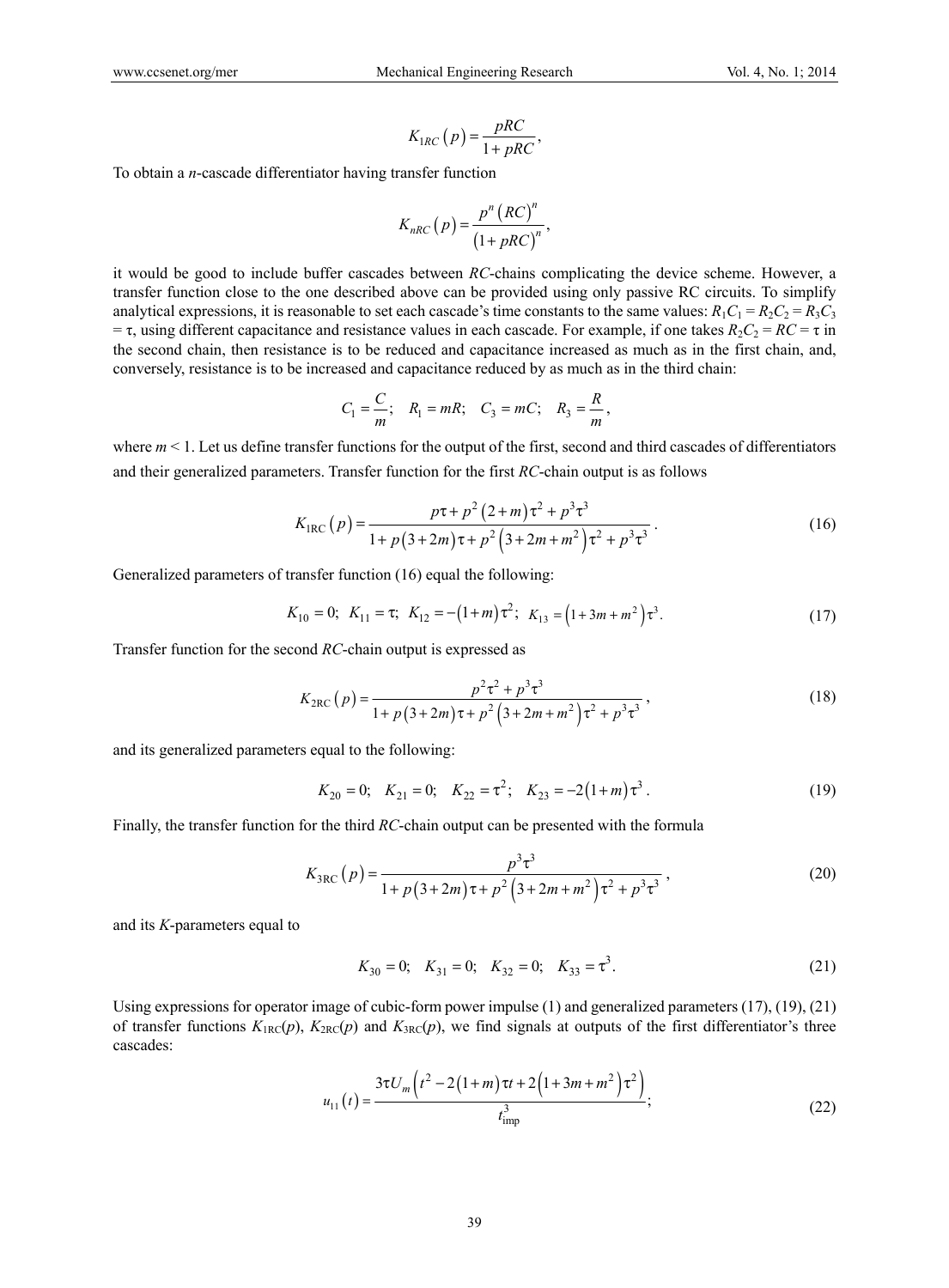$$
u_{12}(t) = \frac{6\tau^2 U_m \left(t - 2\left(1 + m\right)\tau\right)}{t_{\text{imp}}^3};
$$
\n(23)

$$
u_{13}(t) = \frac{6\tau^3 U_m}{t_{\text{imp}}^3}.
$$
 (24)

Likewise, using operator image of voltage on the two-terminal network being tested (5), transfer functions  $K_{\text{IRC}}(p)$ ,  $K_{2R}C(p)$  and  $K_{3R}C(p)$  and their generalized parameters (17), (19), (21), we find signals at outputs of each of the second differentiator's three cascades on completion of the transient process in the measuring circuit:

$$
u_{21}(t) = \frac{3\tau H_0 U_m \left(t^2 - 2\left(1 + m\right)\tau t + 2\left(1 + 3m + m^2\right)\tau^2\right)}{t_{\text{imp}}^3} + \frac{6\tau H_1 U_m \left(t - \left(1 + m\right)\tau\right)}{t_{\text{imp}}^3} + \frac{6\tau H_2 U_m}{t_{\text{imp}}^3};\tag{25}
$$

$$
u_{22}(t) = \frac{6\tau^2 H_0 U_m \left(t - 2\left(1 + m\right)\tau\right)}{t_{\text{imp}}^3} + \frac{6\tau^2 H_1 U_m}{t_{\text{imp}}^3};\tag{26}
$$

$$
u_{23}(t) = \frac{6\tau^3 H_0 U_m}{t_{\text{imp}}^3}.
$$
 (27)

The output signal ratios of the third differentiating cascades (27) and (24), second differentiating cascades (26) and (23), first differentiating cascades (25) and (22), as well as voltages on the two-terminal network and power impulse at time *t*, respectively, equal the following:

$$
\frac{u_{23}}{u_{13}} = H_0;
$$
\n(28)

$$
\frac{u_{22}}{u_{12}} = H_0 + \frac{H_1}{t - 2(1+m)\tau};
$$
\n(29)

$$
\frac{u_{21}}{u_{11}} = H_0 + \frac{2H_1\left(t - \left(1 + m\right)\tau\right) + 2H_2}{t^2 - 2\left(1 + m\right)\tau t + 2\left(1 + 3m + m^2\right)\tau^2};\tag{30}
$$

$$
\frac{u_{20}}{u_{10}} = H_0 + \frac{3H_1}{t} + \frac{6H_2}{t^2} + \frac{6H_3}{t^3}.
$$
\n(31)

Using Equations (28)–(31), one can calculate the values of *H*-parameters of the measuring circuit:

$$
H_0 = \frac{u_{23}}{u_{13}};
$$
\n(32)

$$
H_1 = \left(\frac{u_{22}}{u_{12}} - \frac{u_{23}}{u_{13}}\right) \cdot \left(t - 2\left(1 + m\right)\tau\right);
$$
\n(33)

$$
H_2 = \left(\frac{u_{21}}{u_{11}} - 2\frac{u_{22}}{u_{12}} + \frac{u_{23}}{u_{13}}\right) \cdot \left(\frac{t^2}{2} - \left(1 + m\right)\tau t + \left(1 + m\right)^2 \tau^2\right) + \left(\frac{u_{22}}{u_{12}} - \frac{u_{23}}{u_{13}}\right) \cdot \left(1 + m\right)\tau t; \tag{34}
$$

$$
H_3 = \left(\frac{u_{20}}{u_{10}} - 3\frac{u_{21}}{u_{11}} + 3\frac{u_{22}}{u_{12}} - \frac{u_{23}}{u_{13}}\right) \cdot \frac{t^3}{6} + \left(\frac{u_{21}}{u_{11}} - 2\frac{u_{22}}{u_{12}} + \frac{u_{23}}{u_{13}}\right) \cdot \left(\left(1 + m\right)\tau t^2 - \left(1 + m\right)^2 \tau^2 t\right). \tag{35}
$$

#### **3. Numerical Simulation**

To check an adequacy for the converter's theoretical model parameters, the modeling of devices' generalized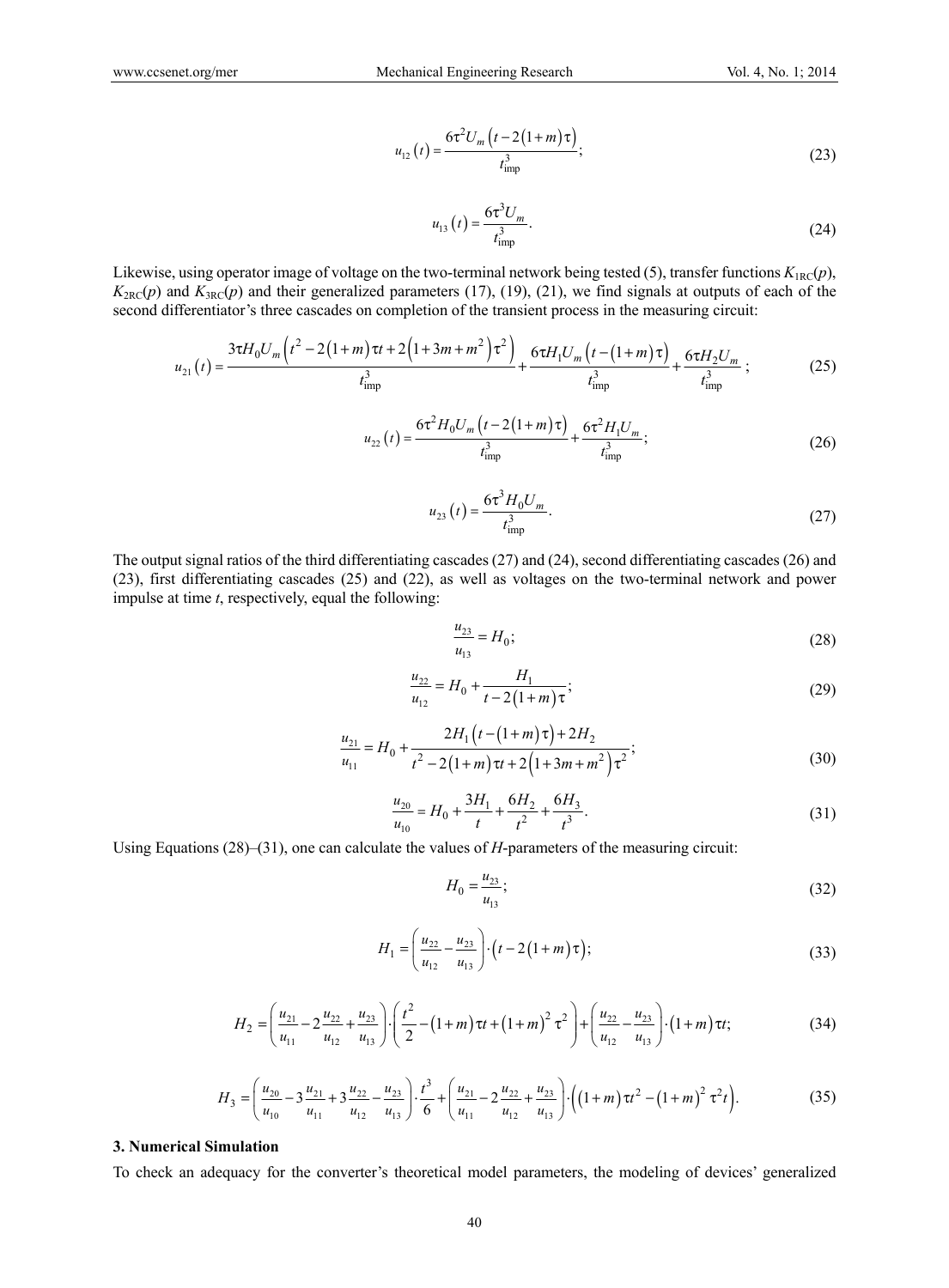parameters measurement for four-element *RLC* two-pole networks was executed. The scheme of one of them is represented by *R*1, *C*1, *R*2, *L*1 on Figure 3. Modeling is executed by means of the MultiSim program, and calculation – MathCad.



Figure 3. The scheme of four-element *RCL* two-pole network

Parameters of elements of the measuring scheme:  $R_0 = 1$  kOm,  $R_1 = 1.5$  kOm,  $R_2 = 2.5$  kOm,  $C_1 = 5$  nF,  $L_1 = 4.5$  mH. The test signal had a form of a cubic impulse of tension with amplitude  $U_m = 10$  V. Duration of an impulse of time 250 μs. Constant of time of *RC* of a chain  $τ = 25 \mu s$ , parameter  $m = 0.1$ .

Transfer function of a divider of  $R_0$ -*Z* has an appearance

$$
H_{\text{RCL}}(p) = \frac{R_1 + pR_1R_2C_1 + p^2R_1L_1C_1}{R_1 + R_0 + p\left[\left(R_1 + R_0\right)R_2 + R_1R_0\right]C_1 + p^2\left(R_1 + R_0\right)L_1C_1}.
$$

Its generalized parameters are equal

$$
H_0 = \frac{R_1}{R_1 + R_0}; \quad H_1 = -H_0^2 R_0 C_1; \quad H_2 = H_0^2 R_0 C_1^2 (R_2 + H_0 R_0); \quad H_3 = H_0^2 R_0 C_1^2 \left[ L_1 - (R_2 + H_0 R_0)^2 C_1 \right].
$$



Figure 4. Diagrams of voltages in converter parameters

Figure 4 shows time diagrams of voltages on the inputs and outputs of each differentiating cascade.